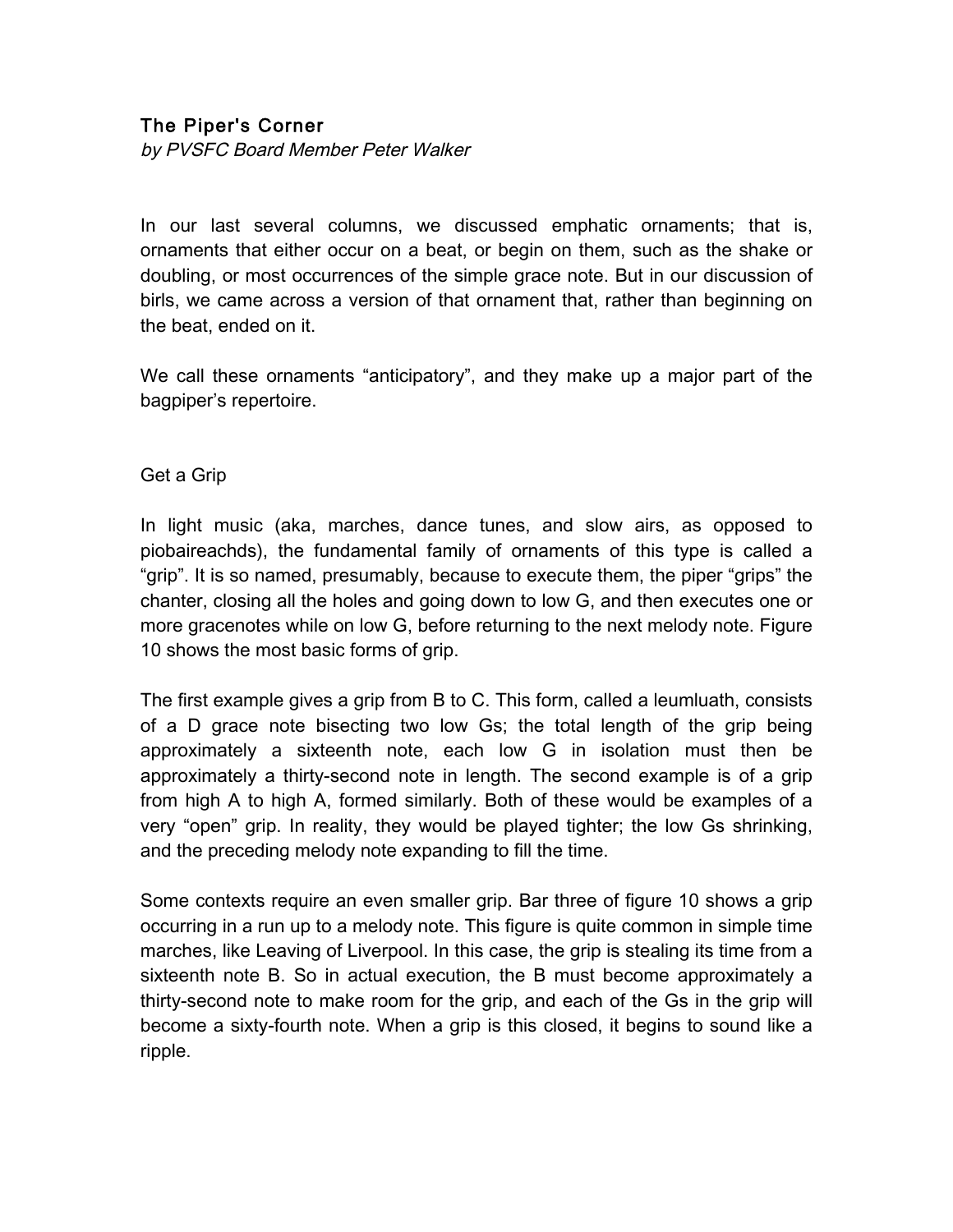How is the grip to be interpreted? In the first two bars, the grip is essentially substituting for a melody note around a sixteenth note in length. I tend to interpret grips of this form in this way on fiddle, and play an adjacent melody note in place of the grips. For example, in bar 1, I might try an A in place of the grip; in bar 2, a high B. Though one loses the double-pulse ripple effect of the grip simply playing a single melody note, its melodic function is preserved. If one wanted to be more literal, one could subdivide the note with a tap. In the third bar, the grip has taken on a purely ornamental function; it is creating an emphasis on the following melody note. In this instance, I would play a hammer-on to the following melody note in place of the grip, or possibly a hammer-on followed by a tap, to achieve an equivalent effect on fiddle.

The first bar of figure 11 shows the simplest variation on a grip. Grips can occur from any note to any other note, but their form changes in certain instances. For example, there is no grip from low A to low A in light music. Furthermore, when executing a grip from D or C to low A, or from D to E or higher, an alternate form is used. In this alternate form, often called a "rodin", a B grace note is used to separate the two low Gs in the grip rather than a D grace note, but the ornament is otherwise executed identically. I tend to interpret the rodin the same way I would a leumluath in the same place. A more interesting variation is the "darado", a triple-pulse grip that occurs from D or C to B, shown in the last bar of figure 11. The darado is sometimes used, not as an anticipatory ornament, but as the equivalent of a birl on B.

When a grip is performed to D, the form is known as a D-throw, illustrated in the first bar of figure 12. The more elaborate form, known as a heavy D-throw, is essentially a leumluath to C, which then serves as a hammer-on to D. The "light" form of the D-throw, which may well be the more historical form, omits the second low G in the grip. The D-throw is usually played very closed, as a ripple, and is almost never played as a substitution for a melody note. In either case, the "light" form is what is usually written, regardless of what is played. As a fiddler, I tend to translate the d-throw as a hammer-on from C-sharp to D.

Grips can also come from low G. Since the first note of the grip is already on low G, it is skipped, and only the last portion of the ornament is played, as shown in the last bar of figure 12.

The term leumluath refers to the name of the variation in piobaireachd where this ornament, plus a connective note, separates the theme notes. Both the rodin and darado are comparatively rare ornaments in light music, and their names are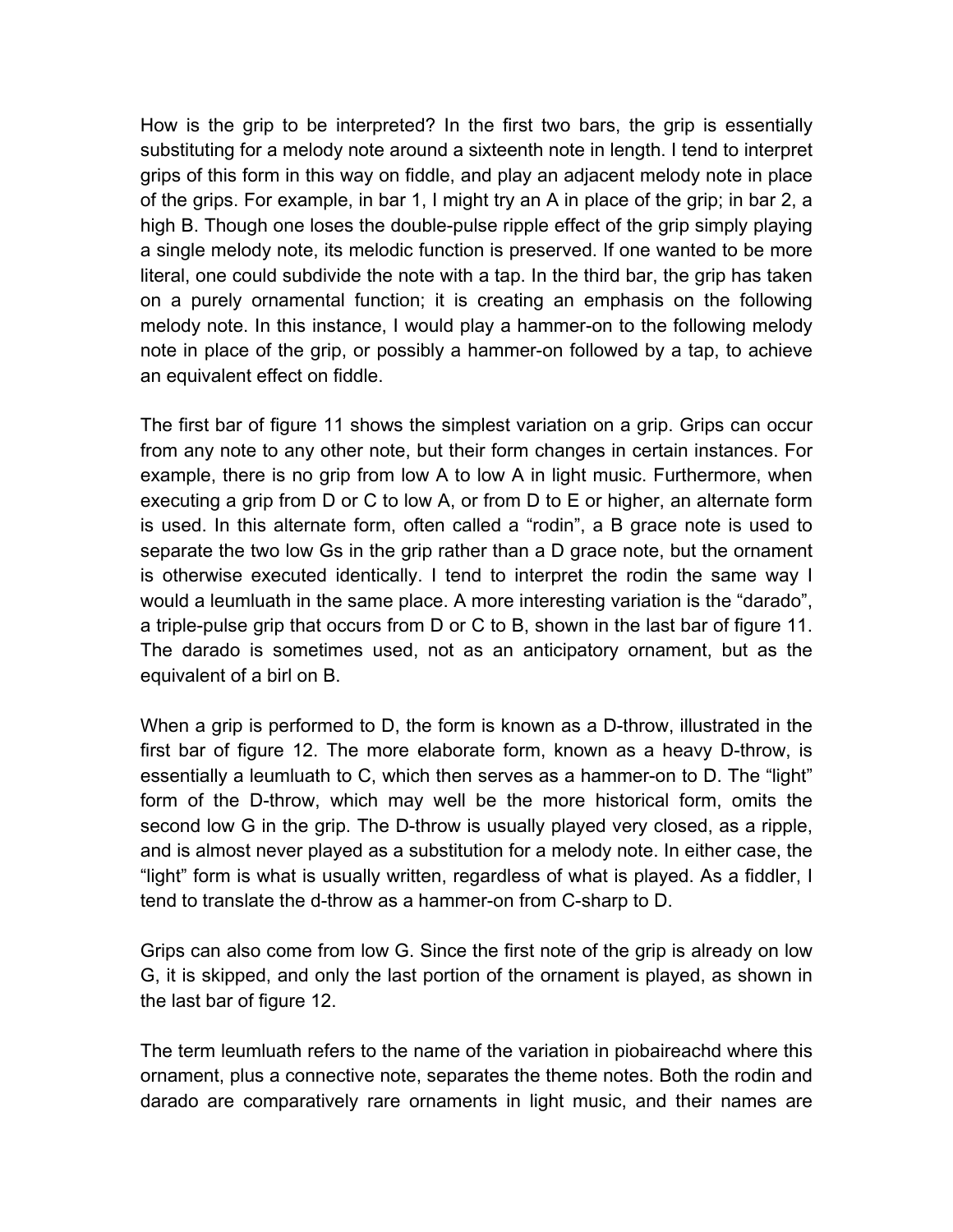from the canntaireachd (sung form of piobaireahd) for these ornaments. Throws, in the piobairechd idiom, are a family of ornaments unto themselves – more on that later!



Taorluath – (Almost the) Biggest Ornament

In previous sections, we have discussed anticipatory ornaments, like the 2-pulse burl, and the family of grips and Leumluaths. The final common ornament in the "light music" portion of the Bagpipe repertoire is called the Taorluath, shown in figure 11. Possibly a corrupted form of the Gaelic for "twice quickly", this ornament is closely related to the Leumluath but uses an E grace note to transition between the second low G in the ornament and the next melody note. The second E grace note gives this ornament a more chirpy, distinct sound than the leumluath, but the distinction is subtle. Because of the E grace note, a Taorluath can not go to a note higher than D, although in practice, Taorluaths only go to melody notes below C, though they may start from any melody note. In the singular case of a Taorluath from D to low A, a B grace note, rather than the usual D grace note, is used to bisect the low G in the Taorluath. It is also possible to play a half-Taorluath from low G, as with a leumluath or grip from low G.

The Taorluath is generally used emphatically, though it can be often interpreted in a semi-melodic capacity, especially in compound time tunes. This ornament is also used frequently to separate two notes of the same pitch. And it's a very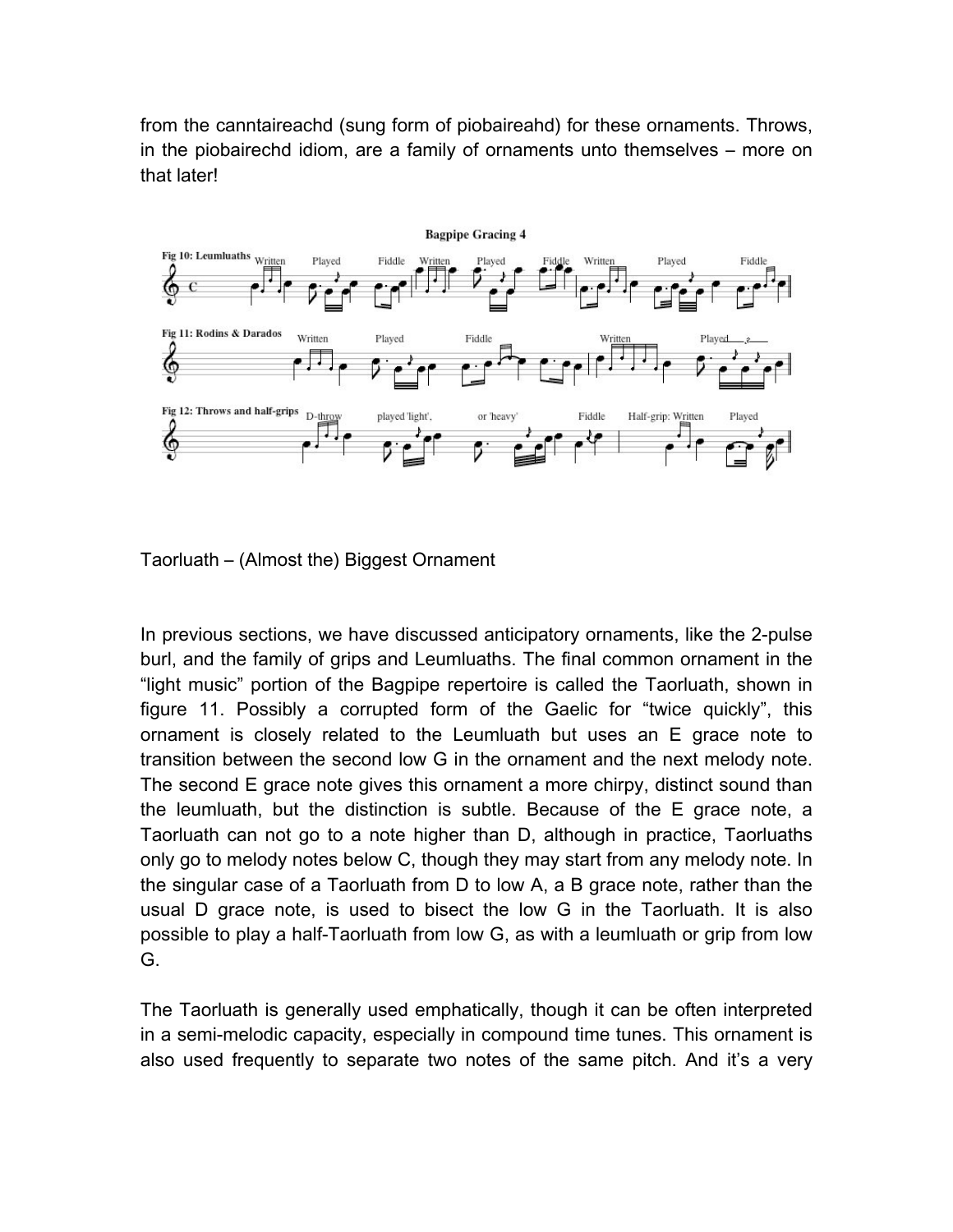common ornament in piobaireachd, with whole variations named after this ornament.

There is another ornament, called the Crunluath, and high hand throws, that are used almost exclusively in piobaireachd, and we will bisit them another day. For now we have all our pieces to play light music. Next time, we'll look at a bagpipe tune and put it all together!



Putting it All Together

For the last several columns, we've discussed the range of bagpipe ornaments, contrasting how they're written with how they're played; but until we put them into context, it's all squiggly lines on a page. So it's time to start looking at a few bagpipe tunes. Starting next fall, each column will start with a basic tune, beginning with 4/4 marches, and break down the usage of ornamentation. But I though I'd send you off for the season with something fun. The tune I've chosen to look at is a hornpipe called Rathven Market, by Iain Duncan of Pitlochry. It's been included as an insert to the newsletter; on one side the pipe version as published, and on the back, the literal interpretation of the rhythms and a fiddler's interpretation.

The tune was written in 2/4, but I've changed it to cut time to make it easier on the eyes. Note that the swing is all literally expressed – that's because pipers have two forms of hornpipe; what they call a "round hornpipe" is what we fiddlers would call a double reel. So to distinguish the two, the traditional hornpipe is written with swing. I personally prefer this tune in the slower Newcastle style of hornpipe playing. It's unusual for a bagpipe tune in that it is in A major; avoiding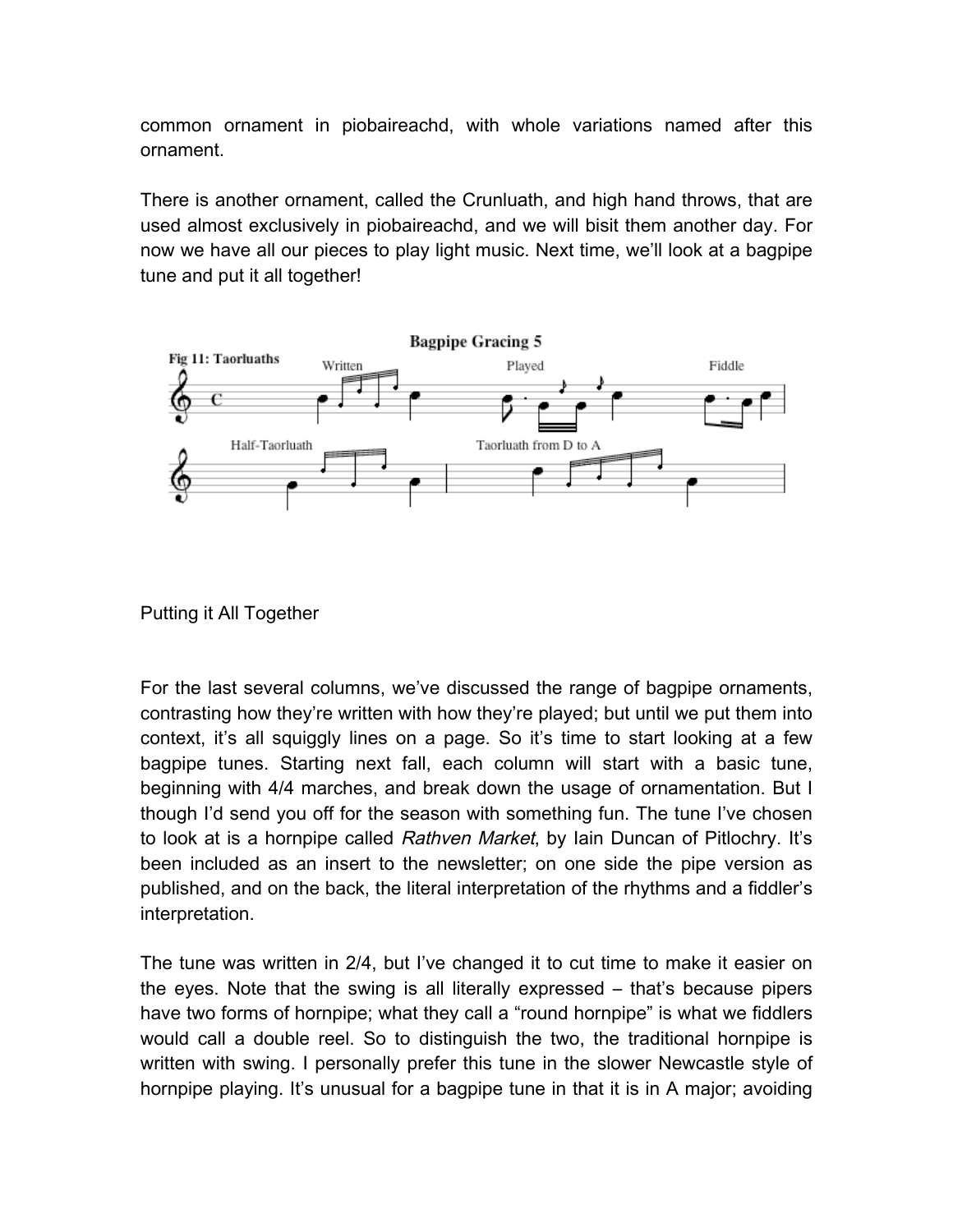all G notes except for as passing tones, and a single excursion into a G-chord at the end.

So let's look at the first part; most of the noteworthy ornamentation in this part, especially its end phrases, are repeated throughout the tune. In bar 1, we see a jig shake on a quarter note C. As we will recall, a jig shake divides a note into three parts; so this ornament is to be interpreted as either a triplet or a birl on that C. The rest of the bar contains single grace notes; these can be included or omitted as the fiddler prefers as taps on the note change or beat – though a sharp bow attack is all that's needed to imply the chirp of a single grace note. In the second and fourth bars, we see doublings on a quarter note B. As a fiddler, I tend to approach those as a delayed tap on B; executing the note change, and a brief time later, tapping the 3rd finger on the string.

The  $4<sup>th</sup>$  bar also contains a grip from a quarter note C to a dotted eighth note. The prevailing rhythm in a dotted hornpipe is dotted eighth-sixteenth-dotted eighth-sixteenth. Since the grip is an anticipatory ornament that takes its time from the previous note, one might suspect that it's simply filling in the role of a missing 16<sup>th</sup> note. And that's the best interpretation, I think; I would render this passage as a dotted eighth C, sixteenth D, to the dotted eighth E.

The  $5<sup>th</sup>$  and  $6<sup>th</sup>$  bars begin similarly, and bar 7 contains a grip identical in context to that in bar 4, and I interpret it identically.

But what about the beast of an ornament at the end of bar 7? That's a darodo, a unique member of the grip family. Not only does the darodo have three pulses (rather than the usual two), in many contexts, it straddles the beat. Here, the beat occurs on the D grace note; leaving one semi-melodic G before the beat, and two semi-melodic Gs after. The first G takes its time from the sixteenth note C before; both effectively becoming thirty-second notes. After the beat, then, there are two thirty-second note Gs before the B, which must now (because of the time it's lost to the Gs in the darodo) must become a dotted eighth note. What does a fiddler make of this? I would tend to interpret that figure, starting from the E before it, as a dotted eighth  $E$ , a run of two  $32<sup>nd</sup>$  notes from C to B, and then a tight birl on B.

This brings us to the  $8<sup>th</sup>$  bar of the tune: a doubling on C followed by two As separated by a two pulse birl. The doubling I again render as a delayed tap, while the two pulse birl, being anticipatory, I recast as a dotted eighth A, a sixteenth A, leasing to the quarter note A.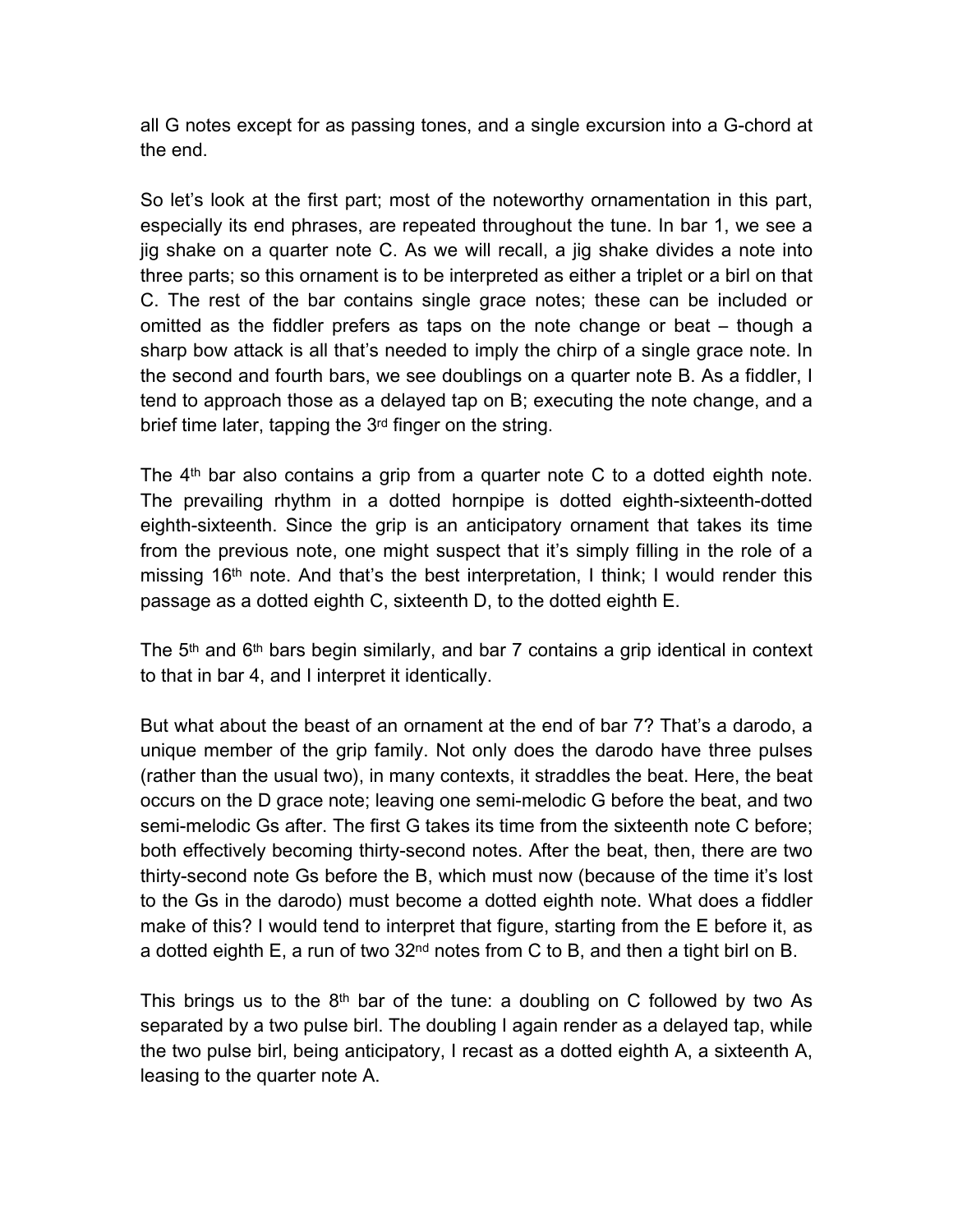And that's most of the tune right there; since last two bars of the first two lines are repeated in almost every part, except for the fancy ending. Because of this recycling, there are only a couple more noteworthy moments in the tune for ornamentation. Note all the sixteenth note high-As in the 2<sup>nd</sup> part (and their reprise for the fancy ending of the  $4<sup>th</sup>$  part). These are an example of the "disappearing high A effect", where a sequence of very short high-A notes effectively blend into the drones, and seem somewhat inaudible. This creates the illusion of rests. As a fiddler I might play the sixteenth note high As quietly (maybe not at all sometimes!), and emphasize the dotted eighth melody notes.

In the third part, we see in bars 25 & 26 doublings on C, which I would render as a delayed tap; and in bar 26, a d-throw, which I would interpret as a hammer-on from C to D.

And that's pretty much it. Again, treat as many or as few of the single grace notes as you like as either sharp bow attacks or simple taps on the note change, and happy hornpiping!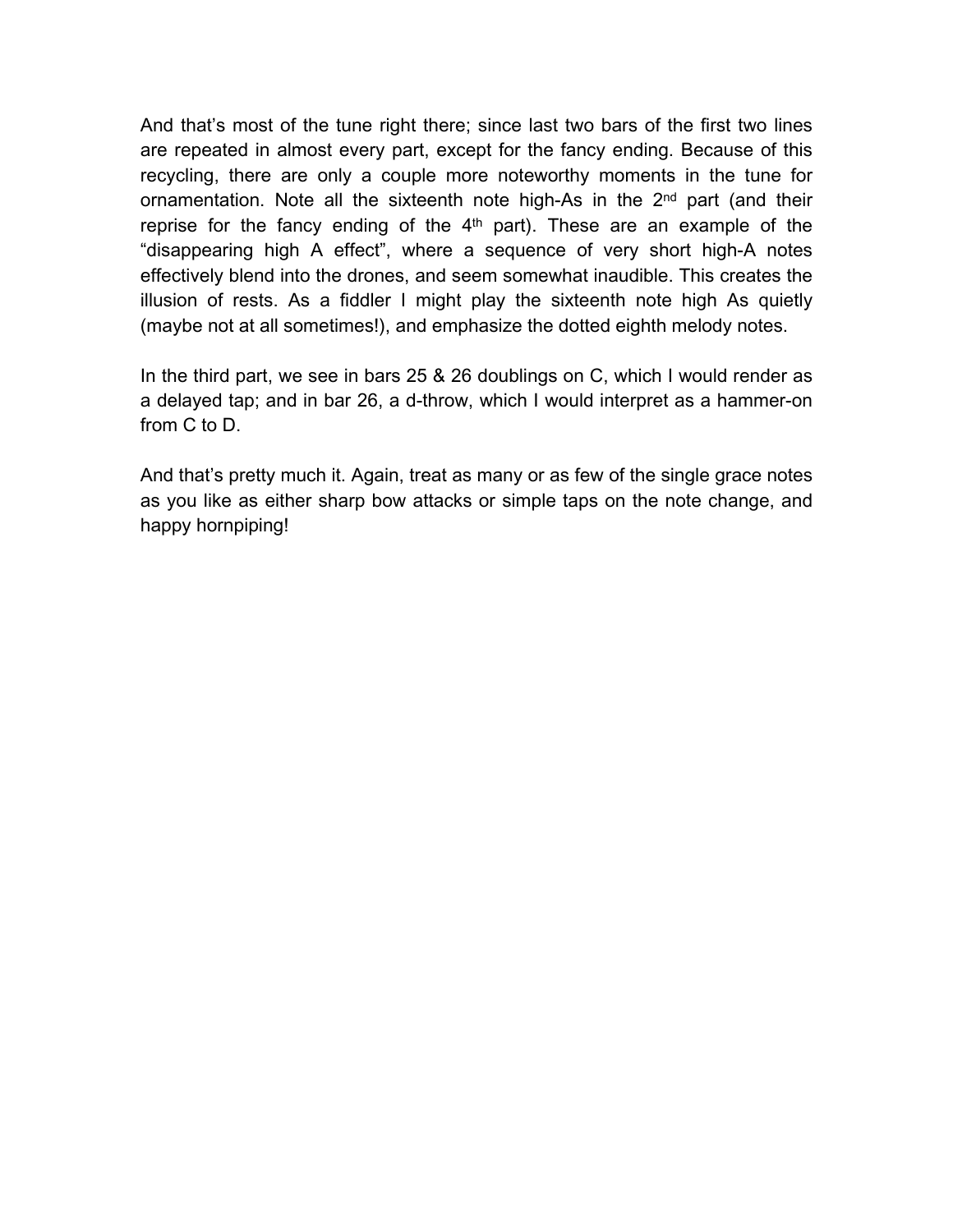**Rathven Market - Pipe Version** 

Ikia Duanka, Pitlonley

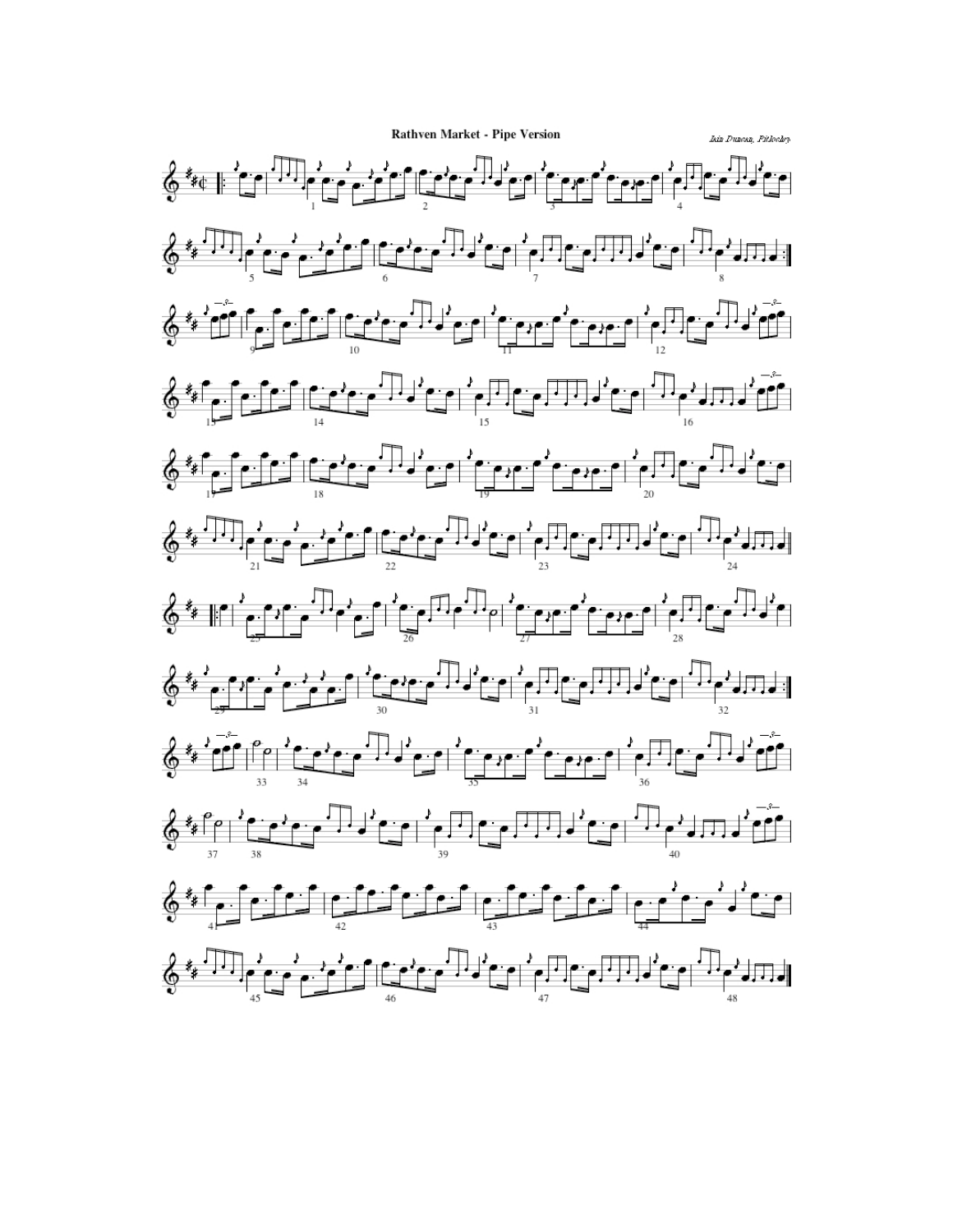Rathven Market - Literal Transcription of Pipe Version

Isia Duncea, Pitlochey